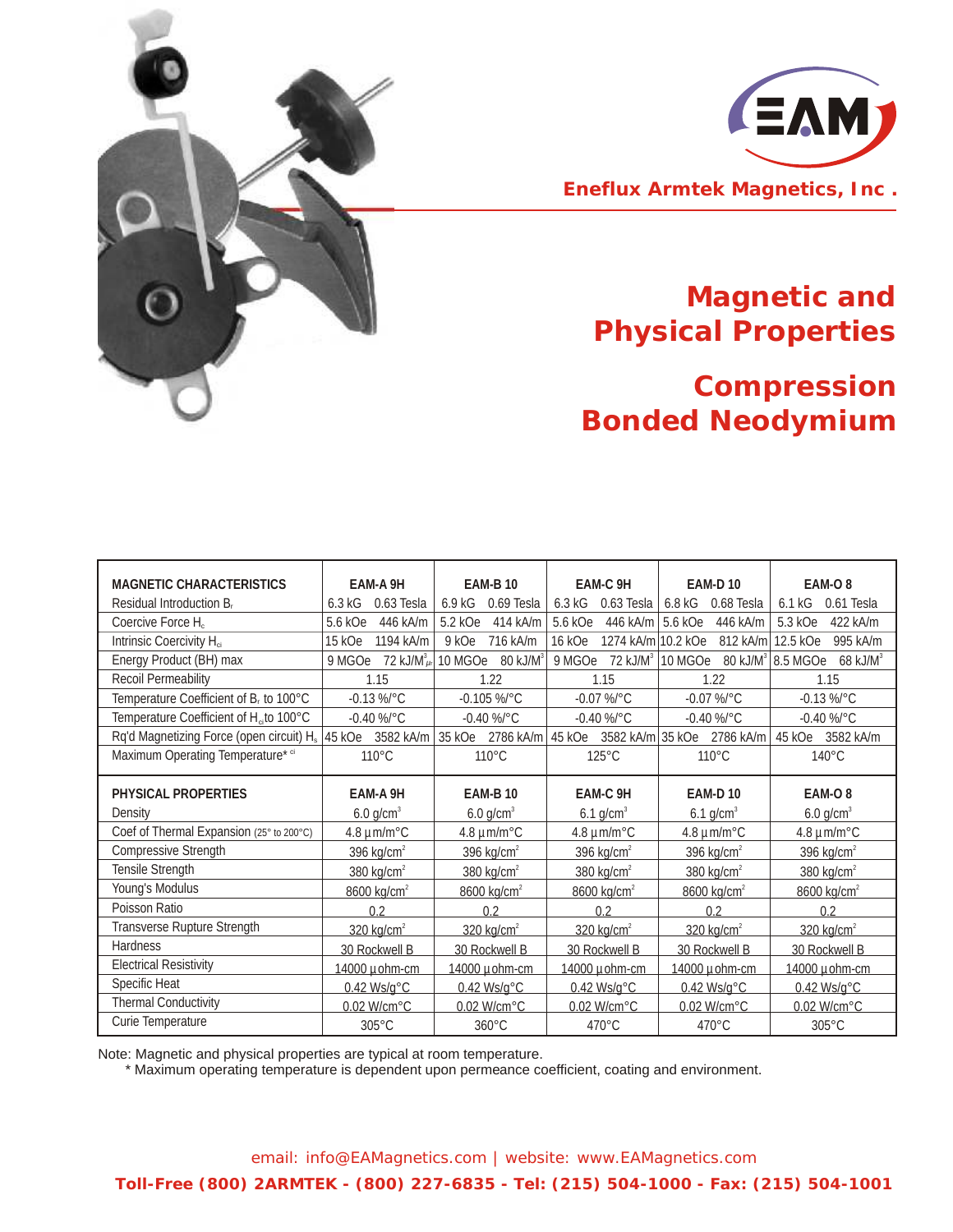

**EAM-A 9H DEMAGNETIZATION CURVES | 4 M or B (kG)** 0 8 7 6 5 4 3 2 1 0 5.0 1.0 2.0 5.0 -2  $2.0$ -4 -6 **H (kOe)** -8  $\frac{0}{1}$ 125°C  $-100^{\circ}$ C -10 75°C  $50^{\circ}$ C -12  $25^{\circ}$ C -14 -16



**Temperature (°C) IRREVERSIBLE FLUX LOSS**



0.5

**MAGNETIZATION CURVES**



email: info@EAMagnetics.com | website: www.EAMagnetics.com **Toll-Free (800) 2ARMTEK - (800) 227-6835 - Tel: (215) 504-1000 - Fax: (215) 504-1001**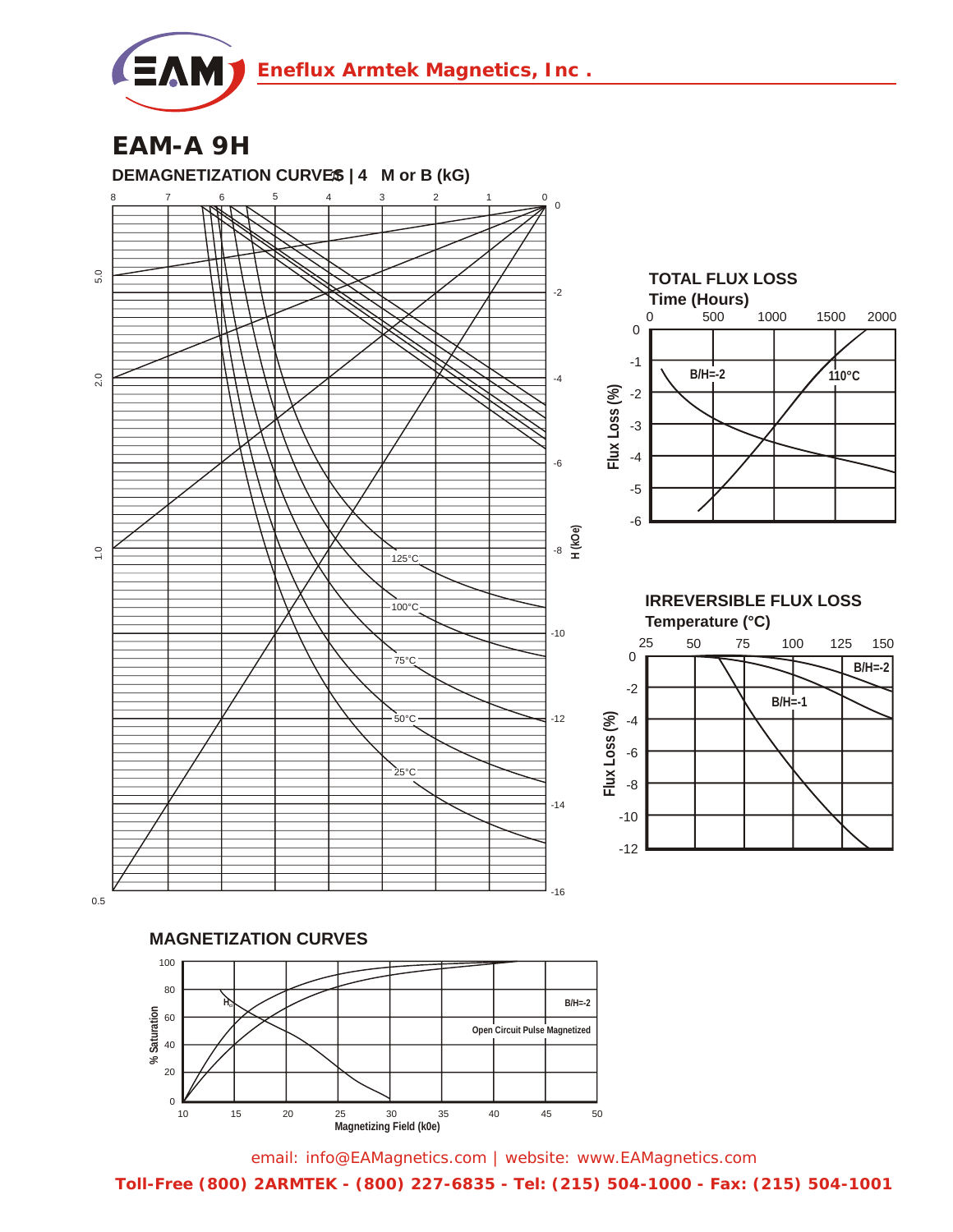

**EAM-B 10**



email: info@EAMagnetics.com | website: www.EAMagnetics.com

**Toll-Free (800) 2ARMTEK - (800) 227-6835 - Tel: (215) 504-1000 - Fax: (215) 504-1001**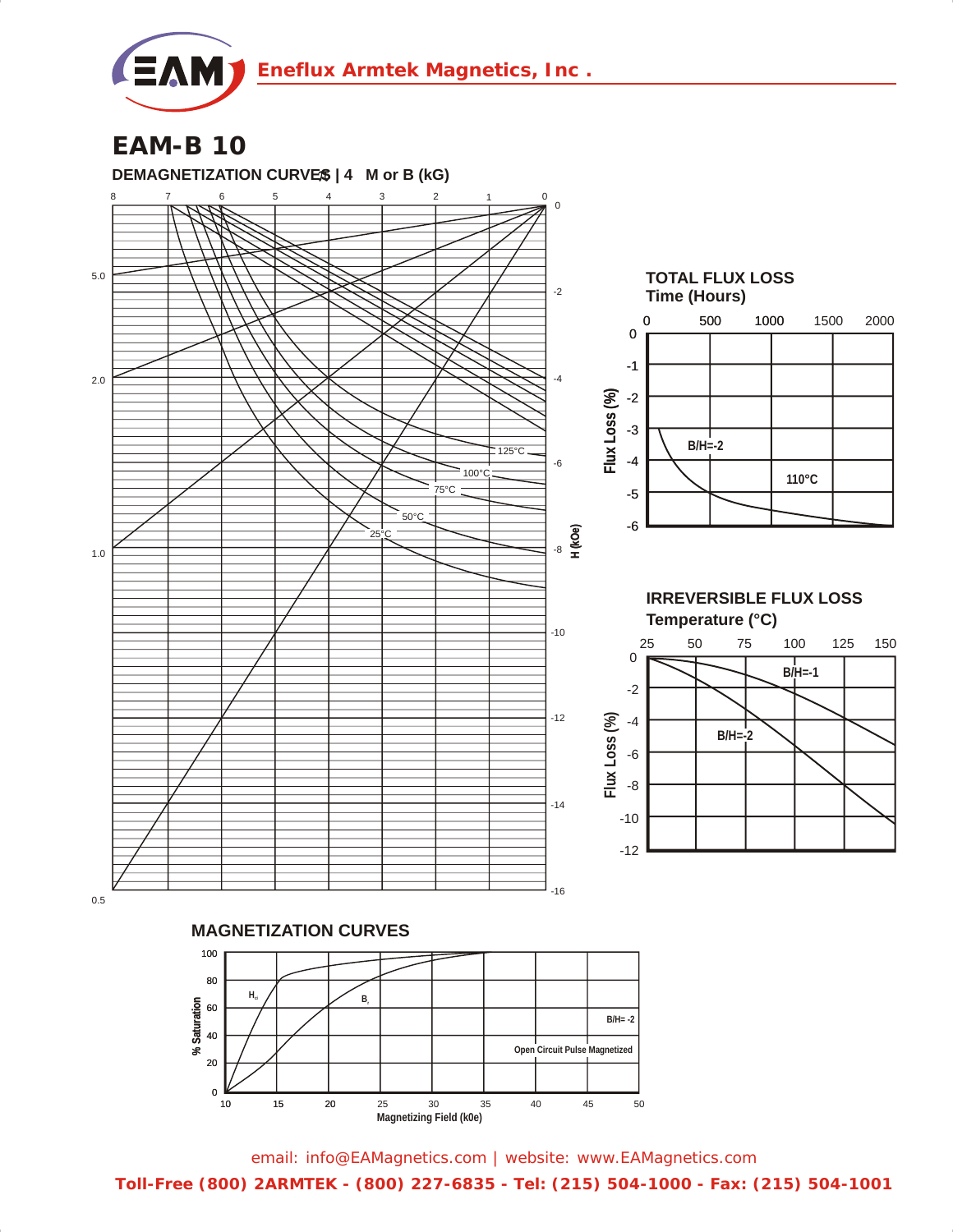

**EAM-C-9H**



**Toll-Free (800) 2ARMTEK - (800) 227-6835 - Tel: (215) 504-1000 - Fax: (215) 504-1001**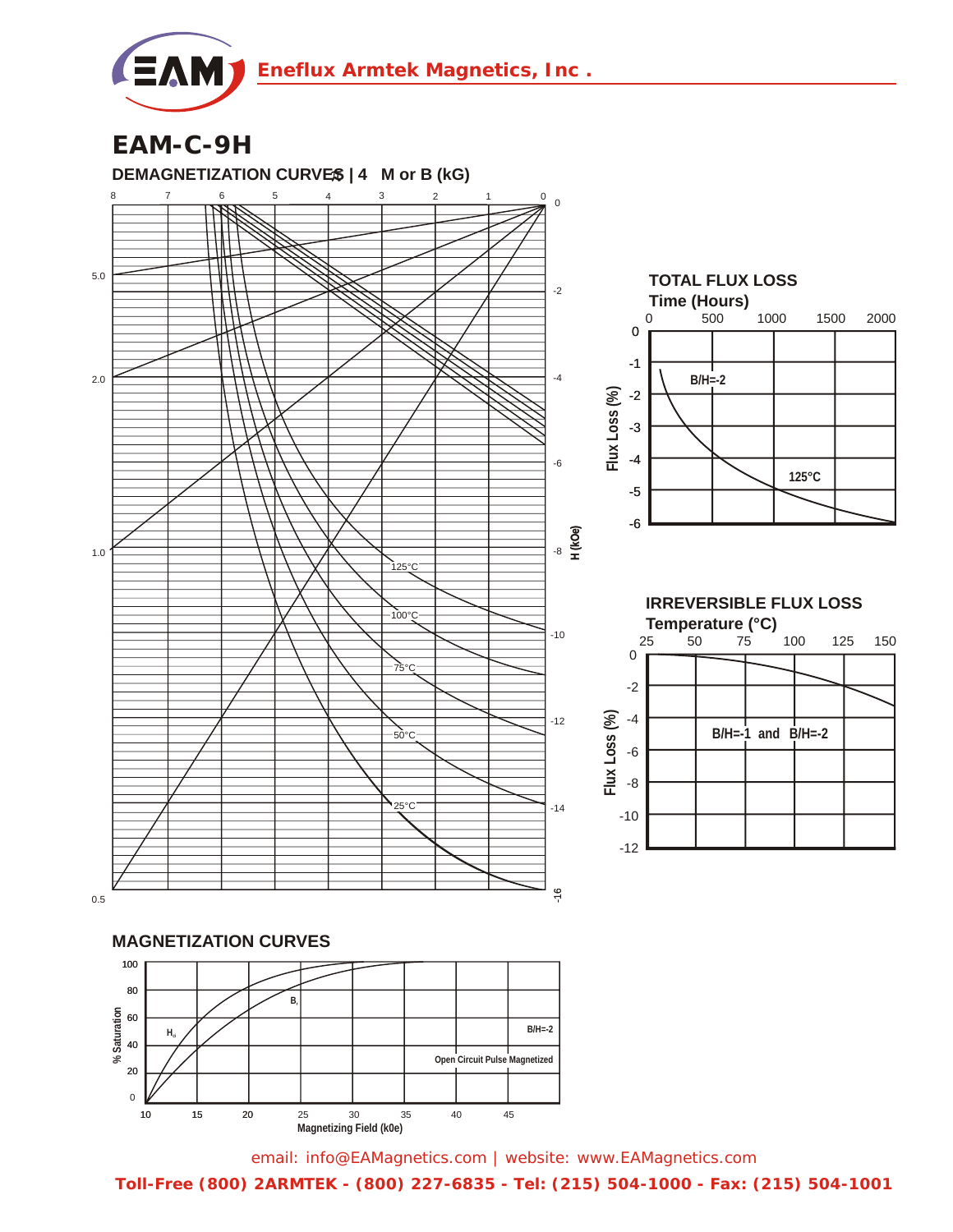

**EAM-D 10**



email: info@EAMagnetics.com | website: www.EAMagnetics.com **Toll-Free (800) 2ARMTEK - (800) 227-6835 - Tel: (215) 504-1000 - Fax: (215) 504-1001**